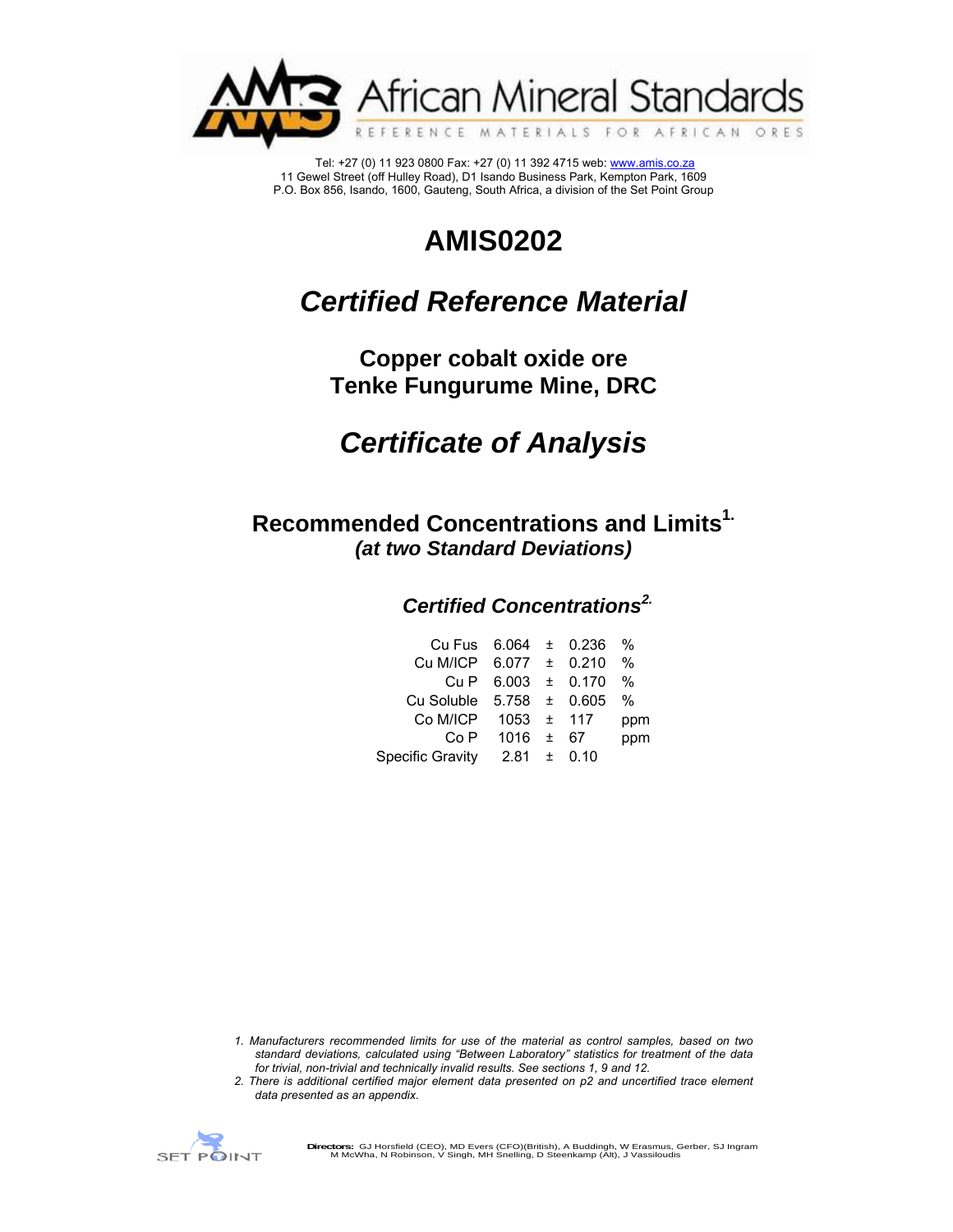# **Major Element Recommended Concentrations and Limits**  *(at two Standard Deviations)*

### *Certified Concentrations*

| $Al_2O_3$                      | 5.15  | 土 | 0.10 | % |
|--------------------------------|-------|---|------|---|
| CaO                            | 0.18  | Ŧ | 0.01 | % |
| Fe <sub>2</sub> O <sub>3</sub> | 1.92  | Ŧ | 0.08 | % |
| MgO                            | 2.90  | Ŧ | 0.06 | % |
| SiO <sub>2</sub>               | 75.68 | 土 | 1.12 | % |
| TiO <sub>2</sub>               | 0.31  | + | 0.02 | % |
| LOI                            | 4.64  | + | 0.18 | % |

## *Provisional Concentrations*

| $Cr_2O_3$ 0.05 $\pm$ 0.01 %           |  |                                    |  |
|---------------------------------------|--|------------------------------------|--|
|                                       |  | K <sub>2</sub> O 0.21 $\pm$ 0.04 % |  |
|                                       |  | MnO $0.06 \pm 0.01$ %              |  |
| S Combustion / LECO $0.08 \pm 0.02$ % |  |                                    |  |

**1. Intended Use:** AMIS0202 can be used to check analysis of samples of copper cobalt ores with a similar grade and matrix.

It is a matrix matched Certified Reference Material, fit for use as control samples in routine assay laboratory quality control when inserted within runs of samples and measured in parallel to the unknown. Its purpose is to monitor inter-laboratory or instrument bias and within lab precision. It can be used, indirectly, to establish the traceability of results to an SI system of units.

The recommended concentrations and limits for this material are property values based on a measurement campaign (round robin) and reflect consensus results from the laboratories that participated in the round robin.

Slight variations in analytical procedures between laboratories will reflect as slight biases to the recommended concentrations (see 19). Good laboratories will report results within the two standard deviation levels with a failure rate of <10 %.

The material can also be used for method development and for the calibration of equipment.

**2. Origin of Material:** AMIS0202 is a commissioned CRM made out of Cobalt-Copper oxide ore from the Tenke Fungurume (Tenke) mine operated by Freeport- McMoRan Copper & Gold Inc. The mine is situated in Katanga Province of the Democratic Republic of Congo 175km northwest of the regional capital Lubumbashi.

**3. Mineral and Chemical Composition**: The Tenke-Fungurume deposits are sedimentary copper deposits located in the Lufilian arc, an 800 km fold belt formed between the Angolan Plate to the southeast and Congo Plate to the northwest during the late Neoproterozic approximately 650 to 600 million years before present (Ma). Copper mineralization at Tenke-Fungurume is stratabound and generally restricted to two dolomitic shale horizons (RSF and SDB respectively) each ranging in thickness from 5 to 15 m, separated by 20 m of cellular silicified dolomite (RSC).

The main economic minerals present at Tenke and Fungurume are malachite, chrysocolla, bornite, and hetrogenite; the primary copper and cobalt mineralogy is predominately chalcocite ( $Cu<sub>2</sub>S$ ), digenite (Cu<sub>9</sub>S<sub>5</sub>) bornite (Cu<sub>5</sub>FeS<sub>4</sub>), and carrollite (CuCo<sub>2</sub>S<sub>4</sub>); however oxidation has resulted in widespread alteration producing malachite  $(Cu_2CO_3(OH)_2)$ , pseudomalachite  $(Cu_5(PO_4)_2(OH)_4)$ , chrysocolla (hydrated copper silicate) and heterogenite  $(Co<sub>3</sub>+O(OH))$ .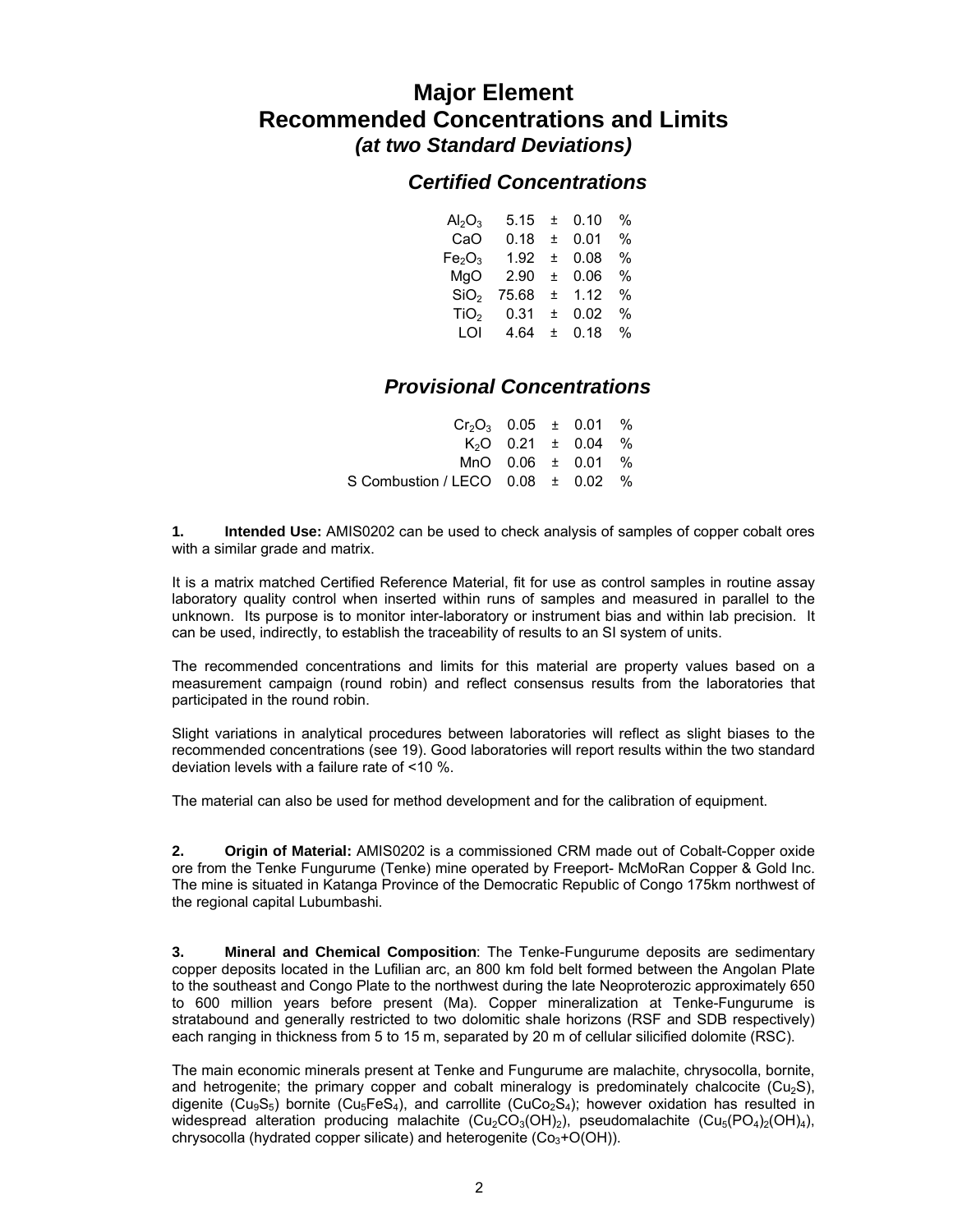The primary copper-cobalt mineral associations are homogeneous in both mineralized zones and any variations are due to the effect of oxidation and supergene enrichment. Consequently the mineral assemblages can be grouped into three main categories dependent upon the degree of alteration – oxide, mixed and sulfide zone. Dolomite and quartz are the main gangue minerals present. Dolomite or dolomitic rocks make up the bulk of the host strata. Weathering of the host rocks is normally depth related, intensity decreasing with increasing depth, producing hydrated iron oxides and silica at the expense of dolomite, which is leached and removed.

For a detailed description please refer to the Technical Report prepared for Tenke Mining Corp by GRD Minproc Limited available at:

*http://www.lundinmining.com/i/pdf/TenkeFungurumeFeasibilityStudy.pdf* 

**4. Appearance:** The material is a very fine Light Brownish Grey powder (Corstor Colour chart  $-5Y 8/1$ ).

**5. Handling instructions:** The material is packaged in Laboratory Packs and Explorer Packs that must be shaken or otherwise agitated before use. Normal safety precautions for handling fine particulate matter are suggested, such as the use of safety glasses, breathing protection, gloves and a laboratory coat.

**6. Method of Preparation**: The material was crushed, dry-milled and air-classified to <54um. Wet sieve parti**c**le size analysis of random samples confirmed the material was 98.5% <54um. It was then blended in a bi-conical mixer, systematically divided and then sealed into 1kg Laboratory Packs. Explorer Packs are subdivided from the Laboratory packs as required. Samples were scientifically selected from throughout the batch for homogeneity testing and third party analysis. Statistical analysis of both homogeneity and consensus test results were carried out by an independent statistician.

#### **7. Methods of Analysis requested:**

- 1. Co, Cu. Fusion AAS or ICP-OES (F).
- 2. Multi-acid digest multi-element scan ( to include Co, Cu ). ICP-OES or ICP-MS (M/ICP).
- 3. Aqua regia digest Co, Cu. ICP-OES or ICP-MS (P).
- 4. Pressed pellet multi-element scan ( to include Co, Cu ) (XRF).
- 5. Majors (  $Al_2O_3$ , CaO, Cr<sub>2</sub>O<sub>3</sub>, Fe<sub>2</sub>O<sub>3</sub>, K<sub>2</sub>O, MgO, MnO, Na<sub>2</sub>O, SiO<sub>2</sub>, TiO<sub>2</sub>. LOI.) XRF fusion.
- 6. SG. Gas pycnometer.

#### **8. Information requested:**

- 1. State and provide brief description of analytical techniques used.
- 2. State aliquots used for all determinations.
- 3. Results for individual analyses to be reported.
- 4. All results for base metals to be reported in ppm.
- 5. Report all QC data, to include replicates, blanks and certified reference materials used.

**9. Method of Certification:** Twenty four laboratories were each given eight selected packages of sample. Twenty three of the laboratories submitted results in time for certification.

Final limits were calculated after first determining if all data was compatible within a spread normally expected for similar analytical methods done by reputable laboratories. Data from any one laboratory was then removed from further calculations when the mean of all analyses from that laboratory failed a "t test" of the global means of the other laboratories. The means and standard deviations were then re-calculated using all remaining data. Any analysis that fell outside of the new two standard deviations was removed from the ensuing data base. The mean and standard deviations were again calculated using the remaining data.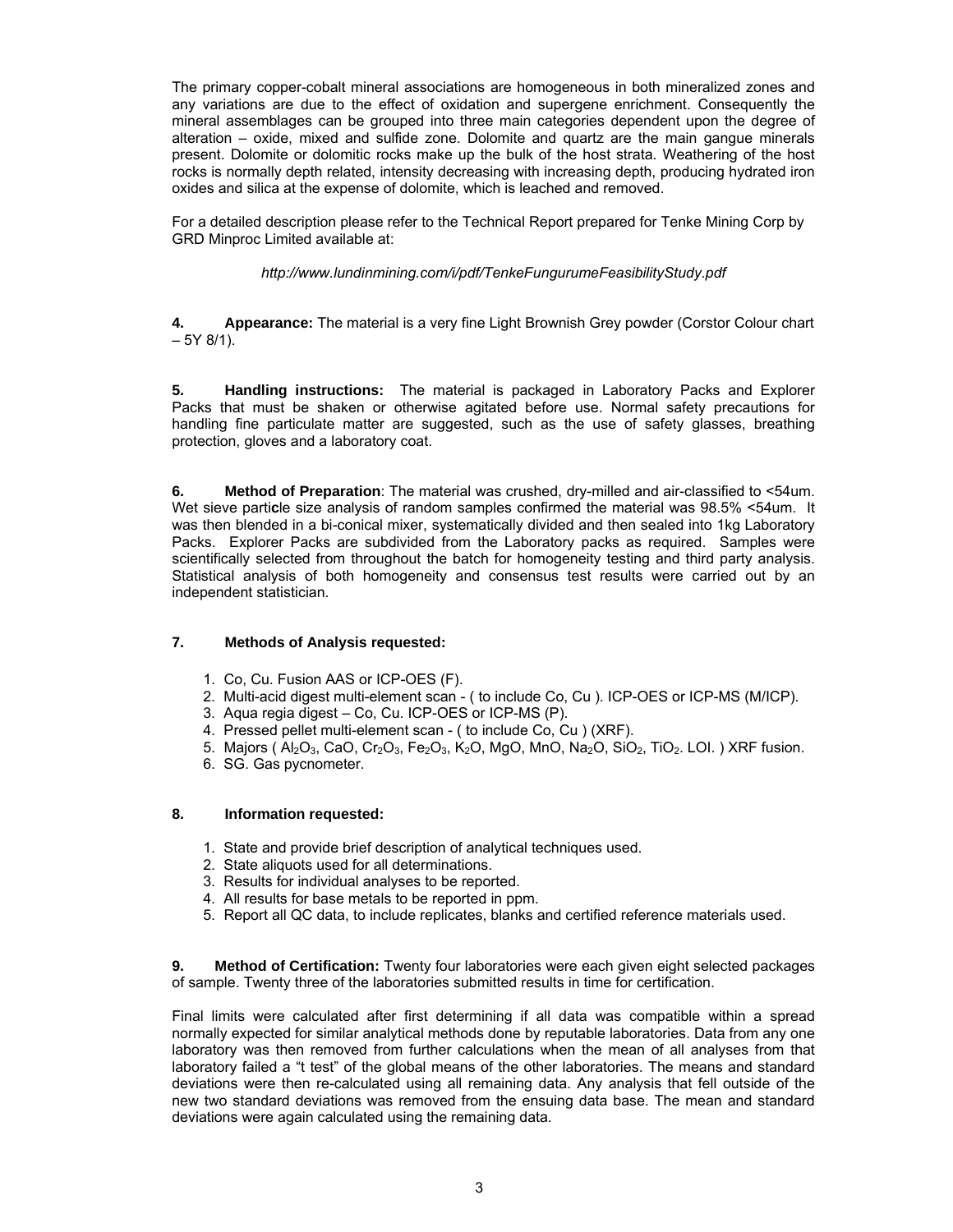The "between-laboratory" standard deviation is used in the calculation to eliminate technically and statistically invalid data. Upper and lower limits are based on the standard deviation of the remaining data, which reflect individual analyses and can be used to monitor accuracy in routine laboratory quality control. This is different to limits based on standard deviations derived from grouped set of analyses (see 12), which provide important measures for precision and trueness, but which are less useful for routine QC.

Standards with an RSD of near or less than 5 % are termed "Certified", RSD's of between near 5 % and 15 % are termed "Provisional", and RSD's over 15 % are termed "Informational".

**10. Participating Laboratories:** The 23 out of 24 laboratories that provided results timeously were (not in same order as in the table of assays):

- 1. Acme Analytical Laboratories Chile
- 2. ACME Analytical Laboratories Ltd CA
- 3. Activation Laboratories Pty Ltd (ActLabs) CA
- 4. Activation Labortorios Ltda (Chile)
- 5. ALS Chemex Laboratory Group Brisbane Australia
- 6. ALS Chemex Laboratory Group Johannesburg SA
- 7. ALS Chemex Laboratory Group Perth WA
- 8. ALS Chemex Laboratory Group Vancouver CA
- 9. ALS OMAC (Ireland)
- 10. Genalysis Laboratory Services (South Africa) Pty
- 11. Genalysis Laboratory Services (W Australia P)
- 12. Intertek Minerals Zambia
- 13. Intertek Utama Services (Indonesia)
- 14. Set Point Laboratories (Isando) SA
- 15. Set Point Laboratories Botswana
- 16. SGS Australia Pty Ltd (Newburn) WA
- 17. SGS Geosol Laboratories Ltda (Brazil)
- 18. SGS Mineral Services Callao (Peru)
- 19. SGS Mineral Services Lakefield (Canada)
- 20. SGS Prominent Hill Australia (AU)
- 21. SGS South Africa (Pty) Ltd Booysens JHB
- 22. Skyline Assayers and Labs (USA)
- 23. Ultra Trace (Pty) Ltd WA

**11. Assay Data:** Data as received from the laboratories for the important certified elements listed on p1 is set out below.

| Lab            | Co           | Co   | Cu    | Cu           | Cu    | Cu      | Al <sub>2</sub> O <sub>3</sub> | CaO        | $Cr_2O_3$  | Fe <sub>2</sub> O3 | <b>K2O</b> | MgO        | MnO        | SiO <sub>2</sub> | TiO <sub>2</sub> | LOI  | S Comb | SG   |
|----------------|--------------|------|-------|--------------|-------|---------|--------------------------------|------------|------------|--------------------|------------|------------|------------|------------------|------------------|------|--------|------|
| Code           | M/ICP        | P    | F     | M/ICP        | P     | Soluble | <b>XRF</b>                     | <b>XRF</b> | <b>XRF</b> | <b>XRF</b>         | <b>XRF</b> | <b>XRF</b> | <b>XRF</b> | <b>XRF</b>       | <b>XRF</b>       |      | LECO   |      |
|                |              |      |       |              |       |         | %                              | %          | %          | %                  | %          | %          | %          | %                | %                | %    | %      | pyc  |
|                | ppm<br>1000  | ppm  | ppm   | ppm<br>59200 | ppm   | ppm     |                                |            |            |                    |            |            |            |                  |                  |      |        | 2.85 |
| $\overline{A}$ | 1000         |      |       | 60300        |       |         |                                |            |            |                    |            |            |            |                  |                  |      |        | 2.86 |
| A              |              |      |       |              |       |         |                                |            |            |                    |            |            |            |                  |                  |      |        |      |
| A              | 1000         |      |       | 59600        |       |         |                                |            |            |                    |            |            |            |                  |                  |      |        | 2.89 |
| A              | 1000         |      |       | 59600        |       |         |                                |            |            |                    |            |            |            |                  |                  |      |        | 2.88 |
| Α              | 1100<br>1000 |      |       | 60300        |       |         |                                |            |            |                    |            |            |            |                  |                  |      |        | 2.86 |
| A              |              |      |       | 59700        |       |         |                                |            |            |                    |            |            |            |                  |                  |      |        | 2.86 |
| A              | 1100         |      |       | 61900        |       |         |                                |            |            |                    |            |            |            |                  |                  |      |        | 2.87 |
| A              | 1100         |      |       | 60000        |       |         |                                |            |            |                    |            |            |            |                  |                  |      |        | 2.88 |
| B              | 1100         |      |       | 62700        |       |         |                                |            |            |                    |            |            |            |                  |                  |      |        |      |
| B              | 1100         |      |       | 61900        |       |         |                                |            |            |                    |            |            |            |                  |                  |      |        |      |
| B              | 1000         |      |       | 61800        |       |         |                                |            |            |                    |            |            |            |                  |                  |      |        |      |
| B              | 1100         |      |       | 62100        |       |         |                                |            |            |                    |            |            |            |                  |                  |      |        |      |
| B              | 1100         |      |       | 61200        |       |         |                                |            |            |                    |            |            |            |                  |                  |      |        |      |
| B              | 1100         |      |       | 62100        |       |         |                                |            |            |                    |            |            |            |                  |                  |      |        |      |
| B              | 1100         |      |       | 62400        |       |         |                                |            |            |                    |            |            |            |                  |                  |      |        |      |
| B              | 1100         |      |       | 62100        |       |         |                                |            |            |                    |            |            |            |                  |                  |      |        |      |
| C              | 1060         | 1010 | 61800 | 61800        | 59500 |         | 5.16                           | 0.18       | 0.05       | 1.90               | 0.20       | 2.90       | 0.06       | 76.2             | 0.31             | 4.60 |        |      |
| C              | 1070         | 1040 | 61600 | 60700        | 61100 |         | 5.16                           | 0.18       | 0.05       | 1.89               | 0.20       | 2.89       | 0.05       | 76.2             | 0.31             | 4.60 |        |      |
| C              | 1080         | 1060 | 61900 | 60800        | 61600 |         | 5.18                           | 0.18       | 0.05       | 1.90               | 0.20       | 2.90       | 0.06       | 76.2             | 0.32             | 4.58 |        |      |
| C              | 1090         | 1000 | 62300 | 61700        | 60300 |         | 5.18                           | 0.18       | 0.05       | 1.90               | 0.20       | 2.90       | 0.05       | 76.2             | 0.31             | 4.59 |        |      |
| C              | 1100         | 1060 | 61200 | 61400        | 61200 |         | 5.18                           | 0.18       | 0.05       | 1.90               | 0.20       | 2.91       | 0.05       | 76.2             | 0.31             | 4.58 |        |      |
| C              | 1090         | 1010 | 61900 | 62000        | 59900 |         | 5.16                           | 0.18       | 0.05       | 1.90               | 0.20       | 2.92       | 0.05       | 76.2             | 0.31             | 4.56 |        |      |
| C              | 1120         | 1030 | 61900 | 61900        | 62200 |         | 5.17                           | 0.18       | 0.05       | 1.90               | 0.20       | 2.90       | 0.05       | 76.2             | 0.32             | 4.58 |        |      |
| C              | 1080         | 1030 | 60500 | 61300        | 59600 |         | 5.18                           | 0.18       | 0.05       | 1.91               | 0.20       | 2.89       | 0.06       | 76.2             | 0.32             | 4.60 |        |      |
| D              | 1090         | 1180 | 59800 | 59600        |       |         | 5.07                           | 0.19       |            |                    | 0.20       | 2.88       |            | 74.8             | 0.32             | 4.59 | 0.05   |      |
| D              | 1090         | 1150 | 60100 | 58500        |       |         | 5.07                           | 0.19       |            |                    | 0.20       | 2.89       |            | 74.8             | 0.32             | 4.56 | 0.05   |      |
| D              | 1190         | 1160 | 60000 | 60600        |       |         | 5.07                           | 0.19       |            |                    | 0.20       | 2.87       |            | 74.8             | 0.32             | 4.55 | 0.06   |      |
| D              | 1240         | 1170 | 59400 | 60000        |       |         | 5.08                           | 0.19       |            |                    | 0.20       | 2.89       |            | 74.8             | 0.31             | 4.59 | 0.06   |      |
| D              | 1160         | 1240 | 59400 | 60800        |       |         | 5.15                           | 0.21       |            |                    | 0.21       | 2.89       |            | 74.7             | 0.32             | 4.59 | 0.06   |      |
| D              | 1110         | 1160 | 60800 | 60400        |       |         | 5.09                           | 0.19       |            |                    | 0.20       | 2.86       |            | 74.8             | 0.32             | 4.55 | 0.06   |      |
| D              | 1090         | 1160 | 60200 | 60200        |       |         | 5.08                           | 0.19       |            |                    | 0.20       | 2.89       |            | 74.8             | 0.32             | 4.47 | 0.06   |      |
| Đ              | 1110         | 1210 | 60600 | 60200        |       |         | 5.06                           | 0.19       |            |                    | 0.20       | 2.88       |            | 74.8             | 0.33             | 4.50 | 0.05   |      |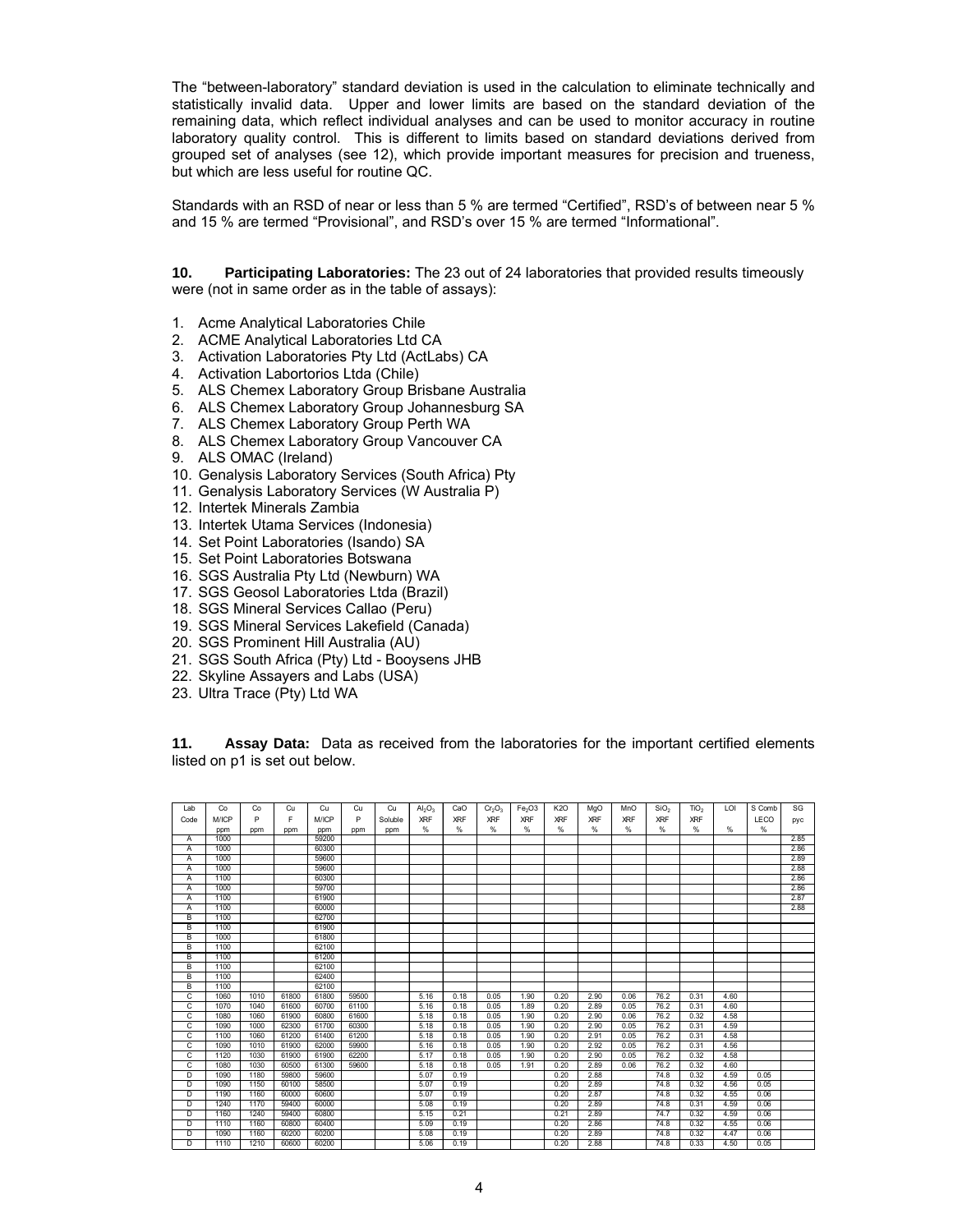### **Assay data (cont)**

| Lab               | Co           | Co           | Cu             | Cu             | Cu             | Cu             | Al <sub>2</sub> O <sub>3</sub> | CaO          | Cr <sub>2</sub> O <sub>3</sub> | Fe <sub>2</sub> O3 | K <sub>2</sub> O | MgO          | MnO          | SiO <sub>2</sub> | TiO <sub>2</sub> | LOI          | S Comb       | SG           |
|-------------------|--------------|--------------|----------------|----------------|----------------|----------------|--------------------------------|--------------|--------------------------------|--------------------|------------------|--------------|--------------|------------------|------------------|--------------|--------------|--------------|
| Code              | M/ICP        | P            | F              | M/ICP          | P              | Soluble        | <b>XRF</b>                     | <b>XRF</b>   | XRF                            | <b>XRF</b>         | <b>XRF</b>       | <b>XRF</b>   | <b>XRF</b>   | <b>XRF</b>       | <b>XRF</b>       |              | LECO         | pyc          |
| Е                 | ppm<br>1020  | ppm          | ppm            | ppm<br>63100   | ppm            | ppm            | $\%$                           | $\%$         | %                              | %                  | $\%$             | $\%$         | %            | $\%$             | $\%$             | %            | $\%$<br>0.09 |              |
| Е                 | 1040         |              |                | 63900          |                |                |                                |              |                                |                    |                  |              |              |                  |                  |              | 0.09         |              |
| Ε                 | 1060         |              |                | 65100          |                |                |                                |              |                                |                    |                  |              |              |                  |                  |              | 0.09         |              |
| Ε<br>Ε            | 1050<br>1060 |              |                | 65200<br>64800 |                |                |                                |              |                                |                    |                  |              |              |                  |                  |              | 0.09<br>0.09 |              |
| Е                 | 1010         |              |                | 63000          |                |                |                                |              |                                |                    |                  |              |              |                  |                  |              | 0.11         |              |
| Е                 | 1020         |              |                | 64300          |                |                |                                |              |                                |                    |                  |              |              |                  |                  |              | 0.12         |              |
| Е                 | 1020         |              |                | 64300          |                |                |                                |              |                                |                    |                  |              |              |                  |                  |              | 0.12         |              |
| F<br>F            | 1171<br>1135 | 1016<br>1015 |                |                | 61270<br>61310 | 58700<br>59520 |                                |              |                                |                    |                  |              |              |                  |                  |              |              |              |
| F                 | 1160         | 1046         |                |                | 60730          | 59690          |                                |              |                                |                    |                  |              |              |                  |                  |              |              |              |
| F                 | 1164         | 1023         |                |                | 60410          | 59000          |                                |              |                                |                    |                  |              |              |                  |                  |              |              |              |
| F<br>F            | 1126         | 1024         |                |                | 60040          | 59530          |                                |              |                                |                    |                  |              |              |                  |                  |              |              |              |
| F                 | 1117<br>1149 | 1011<br>1015 |                |                | 61280<br>61020 | 59060<br>59070 |                                |              |                                |                    |                  |              |              |                  |                  |              |              |              |
| F                 | 1162         | 1016         |                |                | 61110          | 59310          |                                |              |                                |                    |                  |              |              |                  |                  |              |              |              |
| G                 | 975          | 975          |                | 59600          | 59500          | 59230          |                                |              |                                |                    |                  |              |              |                  |                  |              | 0.09         | 2.78         |
| G<br>G            | 976<br>973   | 980<br>979   |                | 59700<br>60400 | 59800<br>59200 | 59594<br>59109 |                                |              |                                |                    |                  |              |              |                  |                  |              | 0.09<br>0.09 | 2.77<br>2.79 |
| G                 | 974          | 978          |                | 60000          | 59000          | 59001          |                                |              |                                |                    |                  |              |              |                  |                  |              | 0.09         | 2.78         |
| G                 | 974          | 972          |                | 60600          | 59700          | 59523          |                                |              |                                |                    |                  |              |              |                  |                  |              | 0.09         | 2.74         |
| G                 | 971          | 975          |                | 60200          | 59500          | 59312          |                                |              |                                |                    |                  |              |              |                  |                  |              | 0.09         | 2.75         |
| G<br>G            | 973<br>972   | 974<br>978   |                | 60700<br>60200 | 60100<br>60500 | 59104<br>59283 |                                |              |                                |                    |                  |              |              |                  |                  |              | 0.09<br>0.09 | 2.77<br>2.77 |
| н                 | 1104         | 1033         |                | 61253          | 60550          | 62120          |                                |              |                                |                    |                  |              |              |                  |                  |              |              | 2.68         |
| н                 | 1044         | 1032         |                | 60464          | 60527          | 61580          |                                |              |                                |                    |                  |              |              |                  |                  |              |              | 2.70         |
| н<br>н            | 1116<br>1129 | 1037<br>1032 |                | 62890<br>62084 | 60993<br>60452 | 62410<br>61800 |                                |              |                                |                    |                  |              |              |                  |                  |              |              | 2.70<br>2.79 |
| н                 | 1105         | 1022         |                | 61811          | 60094          | 61620          |                                |              |                                |                    |                  |              |              |                  |                  |              |              | 2.68         |
| Η                 | 1122         | 1035         |                | 63380          | 60599          | 60120          |                                |              |                                |                    |                  |              |              |                  |                  |              |              | 2.70         |
| н                 | 1091         | 1063         |                | 61136          | 62430          | 62480          |                                |              |                                |                    |                  |              |              |                  |                  |              |              | 2.71         |
| н<br>$\mathbf{I}$ | 1078<br>1030 | 1020<br>1010 |                | 61291<br>63200 | 59035          | 62290<br>59000 |                                |              |                                |                    |                  |              |              |                  |                  |              |              | 2.70         |
| J.                | 1020         | 1010         |                | 62300          |                | 58900          |                                |              |                                |                    |                  |              |              |                  |                  |              |              |              |
| т                 | 1040         | 1010         |                | 62600          |                | 59200          |                                |              |                                |                    |                  |              |              |                  |                  |              |              |              |
| т<br>п            | 1020<br>1040 | 1000<br>1000 |                | 62800<br>62000 |                | 59300<br>59200 |                                |              |                                |                    |                  |              |              |                  |                  |              |              |              |
|                   | 1030         | 1010         |                | 62300          |                | 59500          |                                |              |                                |                    |                  |              |              |                  |                  |              |              |              |
| I                 | 1040         | 1010         |                | 63100          |                | 59600          |                                |              |                                |                    |                  |              |              |                  |                  |              |              |              |
| I                 | 1020         | 1000         |                | 62900          |                | 59500          |                                |              |                                |                    |                  |              |              |                  |                  |              |              |              |
| J<br>J            |              | 1090<br>1080 | 60910<br>61110 | 58890<br>60010 | 60540<br>59890 | 60500<br>58800 | 4.83<br>4.84                   | 0.22<br>0.21 | 0.05<br>0.05                   | 2.15<br>2.13       | 0.19<br>0.19     | 2.68<br>2.66 | 0.07<br>0.07 | 73.7<br>73.7     | 0.33<br>0.33     | 4.58<br>4.59 |              | 2.84<br>2.82 |
| J                 |              | 1080         | 62110          | 59300          | 59790          | 61800          | 4.91                           | 0.22         | 0.05                           | 2.14               | 0.19             | 2.69         | 0.07         | 74.5             | 0.33             | 4.58         |              | 2.84         |
| J                 |              | 1070         | 61050          | 58770          | 59610          | 60400          | 4.88                           | 0.22         | 0.05                           | 2.15               | 0.19             | 2.73         | 0.07         | 75.0             | 0.33             | 4.58         |              | 2.83         |
| J<br>J            |              | 1110<br>1060 | 62210<br>63580 | 59880<br>59580 | 61840          | 61500<br>58300 | 4.92<br>4.89                   | 0.22<br>0.22 | 0.04<br>0.04                   | 2.15<br>2.15       | 0.20<br>0.19     | 2.71<br>2.73 | 0.07<br>0.07 | 74.6<br>74.7     | 0.32<br>0.33     | 4.58<br>4.60 |              | 2.84<br>2.83 |
| J                 |              | 1000         | 60910          | 60110          | 54910<br>55730 | 60638          | 4.78                           | 0.22         | 0.04                           | 2.12               | 0.19             | 2.63         | 0.06         | 73.8             | 0.32             | 4.58         |              | 2.84         |
| J                 |              | 1060         | 61270          | 60130          | 58560          | 61500          | 4.94                           | 0.22         | 0.04                           | 2.14               | 0.19             | 2.69         | 0.06         | 74.0             | 0.32             | 4.59         |              | 2.84         |
| Κ                 | 1139         | 990          | 57088          |                |                |                | 5.18                           | 0.18         | 0.07                           | 2.02               | 0.28             | 2.89         | 0.06         | 75.4             | 0.31             | 4.66         | 0.66         | 2.82         |
| κ<br>κ            | 1124<br>1129 | 996<br>996   | 57417<br>58160 |                |                |                | 5.27<br>5.22                   | 0.19<br>0.19 | 0.08<br>0.08                   | 2.02<br>2.02       | 0.29<br>0.29     | 2.89<br>2.89 | 0.06<br>0.06 | 75.4<br>75.3     | 0.32<br>0.31     | 4.72<br>4.74 | 0.07<br>0.07 | 2.84<br>2.82 |
| κ                 | 1139         | 994          | 56106          |                |                |                | 5.19                           | 0.17         | 0.06                           | 2.06               | 0.27             | 2.90         | 0.06         | 75.5             | 0.32             | 4.69         | 0.07         | 2.82         |
| Κ                 | 1112         | 1002         | 56387          |                |                |                | 5.17                           | 0.17         | 0.07                           | 2.05               | 0.27             | 2.88         | 0.06         | 75.3             | 0.31             | 4.75         | 0.07         | 2.82         |
| Κ                 | 1145         | 983          | 56863          |                |                |                | 5.17                           | 0.17         | 0.07                           | 2.04               | 0.26             | 2.85         | 0.06         | 75.2             | 0.32             | 4.71         | 0.07         | 2.84         |
| К<br>Κ            | 1140<br>1169 | 990<br>981   | 56442<br>56587 |                |                |                | 5.17<br>5.16                   | 0.17<br>0.17 | 0.06<br>0.05                   | 2.07<br>2.05       | 0.27<br>0.26     | 2.88<br>2.85 | 0.06<br>0.06 | 75.5<br>75.0     | 0.31<br>0.31     | 4.73<br>4.66 | 0.07<br>0.06 | 2.82<br>2.85 |
| L                 | 1020         | 1020         |                | 59900          | 60500          | 59600          |                                |              |                                |                    |                  |              |              |                  |                  |              |              | 2.92         |
| L                 | 1020         | 1010         |                | 60000          | 59900          | 58600          |                                |              |                                |                    |                  |              |              |                  |                  |              |              | 2.86         |
| L                 | 1010         | 1030         |                | 59000          | 60700          | 59100          |                                |              |                                |                    |                  |              |              |                  |                  |              |              | 2.88         |
| L<br>L            | 1020<br>1020 | 1030<br>1030 |                | 59400<br>60600 | 63100<br>61400 | 59000<br>58900 |                                |              |                                |                    |                  |              |              |                  |                  |              |              | 2.95<br>2.81 |
| L                 | 1020         | 1030         |                | 59600          | 61100          | 59000          |                                |              |                                |                    |                  |              |              |                  |                  |              |              | 2.89         |
| L                 | 1020         | 1010         |                | 59800          | 59200          | 58100          |                                |              |                                |                    |                  |              |              |                  |                  |              |              | 2.91         |
| L<br>M            | 1010<br>1010 | 1000<br>1090 |                | 59200<br>61700 | 59600<br>60700 | 58000<br>53900 |                                |              |                                |                    |                  |              |              |                  |                  |              |              | 2.92<br>2.80 |
| М                 | 1010         | 1110         |                | 61100          | 61000          | 53100          |                                |              |                                |                    |                  |              |              |                  |                  |              |              | 2.82         |
| М                 | 1000         | 1100         |                | 60100          | 60300          | 54100          |                                |              |                                |                    |                  |              |              |                  |                  |              |              | 2.81         |
| M                 | 1010         | 1090         |                | 60600          | 60100          | 54000          |                                |              |                                |                    |                  |              |              |                  |                  |              |              | 2.82         |
| М<br>М            | 1020<br>1020 | 1090<br>1110 |                | 61100<br>61500 | 60400<br>60600 | 54100<br>51800 |                                |              |                                |                    |                  |              |              |                  |                  |              |              | 2.82<br>2.79 |
| М                 | 990          | 1090         |                | 59900          | 59800          | 52800          |                                |              |                                |                    |                  |              |              |                  |                  |              |              | 2.76         |
| М                 | 1000         | 1090         |                | 60300          | 60000          | 52700          |                                |              |                                |                    |                  |              |              |                  |                  |              |              | 2.79         |
| N<br>N            | 1055<br>1013 | 977<br>1000  | 61009<br>59717 |                |                |                |                                |              |                                |                    |                  |              |              |                  |                  |              |              | 2.82<br>2.86 |
| N                 | 1016         | 994          | 61009          |                |                |                |                                |              |                                |                    |                  |              |              |                  |                  |              |              | 2.87         |
| N                 | 1016         | 997          | 60742          |                |                |                |                                |              |                                |                    |                  |              |              |                  |                  |              |              | 2.85         |
| N<br>N            | 1040<br>1033 | 970<br>977   | 60346<br>61050 |                |                |                |                                |              |                                |                    |                  |              |              |                  |                  |              |              | 2.86<br>2.84 |
| N                 | 1011         | 984          | 61167          |                |                |                |                                |              |                                |                    |                  |              |              |                  |                  |              |              | 2.79         |
| N                 | 1069         | 993          | 60492          |                |                |                |                                |              |                                |                    |                  |              |              |                  |                  |              |              | 2.83         |
| 0                 |              |              |                |                |                | 53300          |                                |              |                                |                    |                  |              |              |                  |                  |              | 0.10         |              |
| O<br>O            |              |              |                |                |                | 55000<br>57100 |                                |              |                                |                    |                  |              |              |                  |                  |              | 0.10<br>0.10 |              |
| O                 |              |              |                |                |                | 54100          |                                |              |                                |                    |                  |              |              |                  |                  |              | 0.10         |              |
| O                 |              |              |                |                |                | 55000          |                                |              |                                |                    |                  |              |              |                  |                  |              | 0.09         |              |
| O<br>Ō            |              |              |                |                |                | 54900<br>56100 |                                |              |                                |                    |                  |              |              |                  |                  |              | 0.10<br>0.10 |              |
| O                 |              |              |                |                |                | 51600          |                                |              |                                |                    |                  |              |              |                  |                  |              | 0.10         |              |
| P                 |              | 991          | 58500          |                |                |                | 5.29                           | 0.18         | 0.05                           | 1.96               | 0.21             | 2.98         | 0.06         | 76.9             | 0.31             | 4.68         |              | 2.80         |
| P                 |              | 998          | 58800          |                |                |                | 5.21                           | 0.18         | 0.04                           | 1.92               | 0.21             | 2.93         | 0.05         | 76.0             | 0.30             | 4.75         |              | 2.76         |
| P<br>P            |              | 1000<br>993  | 59000<br>60400 |                |                |                | 5.02<br>5.16                   | 0.20<br>0.16 | 0.06<br>0.04                   | 1.81<br>1.88       | 0.20<br>0.20     | 2.88<br>2.79 | 0.04<br>0.06 | 74.9<br>75.8     | 0.31<br>0.31     | 4.66<br>4.91 |              | 2.85<br>2.80 |
| P                 |              | 1005         | 59200          |                |                |                | 4.95                           | 0.19         | 0.05                           | 1.78               | 0.19             | 2.84         | 0.04         | 74.2             | 0.30             | 4.76         |              | 2.79         |
| P                 |              | 1000         | 58900          |                |                |                | 5.02                           | 0.19         | 0.06                           | 1.84               | 0.19             | 2.88         | 0.04         | 75.2             | 0.31             | 4.58         |              | 2.77         |
| P                 |              | 992          | 59200          |                |                |                | 5.04                           | 0.20         | 0.05                           | 1.84               | 0.20             | 2.89         | 0.05         | 75.4             | 0.31             | 4.64         |              | 2.85         |
| P<br>R            | 1000         | 986<br>1010  | 58400          | 60600          | 59500          |                | 4.98<br>5.15                   | 0.19<br>0.18 | 0.05<br>0.05                   | 1.79<br>1.92       | 0.19<br>0.21     | 2.86<br>2.92 | 0.04<br>0.06 | 75.0<br>76.1     | 0.30<br>0.31     | 4.85<br>4.75 |              | 2.80<br>2.78 |
| R                 | 890          | 940          |                | 54200          | 55600          |                | 5.15                           | 0.18         | 0.05                           | 1.92               | 0.21             | 2.94         | 0.06         | 76.1             | 0.31             | 5.15         |              | 2.78         |
| R                 | 1000         | 1010         |                | 60600          | 59700          |                | 5.17                           | 0.18         | 0.05                           | 1.92               | 0.21             | 2.93         | 0.06         | 75.8             | 0.31             | 4.81         |              | 2.79         |
| R<br>R            | 1010<br>1000 | 990<br>980   |                | 61200<br>61100 | 58600<br>57900 |                | 5.18                           | 0.18<br>0.18 | 0.05<br>0.05                   | 1.93<br>1.93       | 0.21<br>0.21     | 2.94<br>2.92 | 0.06<br>0.06 | 76.2             | 0.30             | 4.81<br>4.78 |              | 2.77<br>2.78 |
| R                 | 1000         | 990          |                | 60300          | 58900          |                | 5.13<br>5.16                   | 0.18         | 0.05                           | 1.92               | 0.21             | 2.94         | 0.06         | 75.8<br>76.2     | 0.30<br>0.31     | 4.75         |              | 2.77         |
| R                 | 950          | 1000         |                | 58900          | 59100          |                | 5.16                           | 0.18         | 0.05                           | 1.91               | 0.21             | 2.93         | 0.06         | 75.8             | 0.31             | 4.79         |              | 2.77         |
| R                 | 950          | 980          |                | 58200          | 59800          |                | 5.18                           | 0.18         | 0.05                           | 1.91               | 0.21             | 2.94         | 0.06         | 76.2             | 0.30             | 4.81         |              | 2.80         |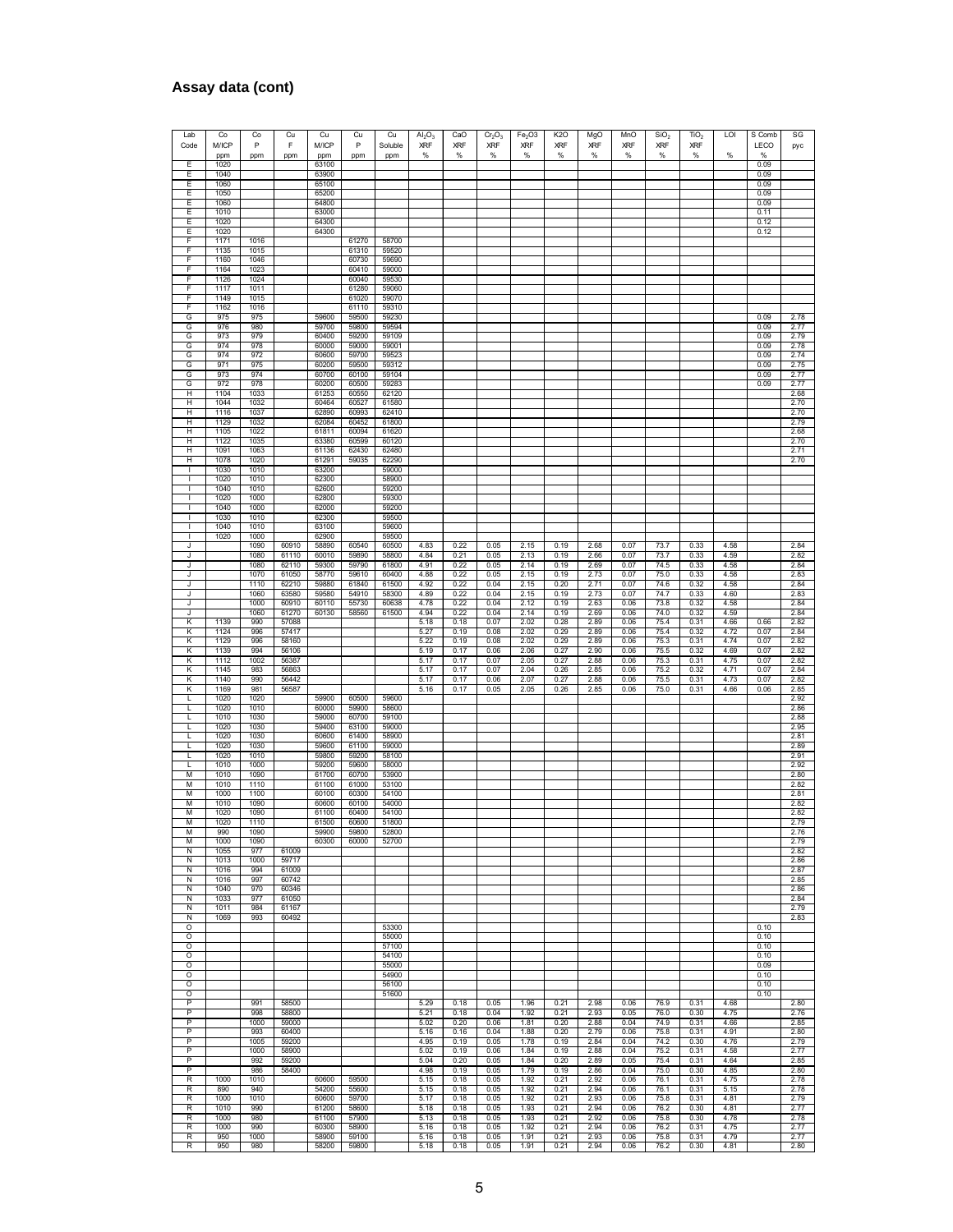#### **Assay data (cont)**

| Lab                     | Co          | Co         | Cu    | Cu             | Cu             | Cu           | $Al_2O_3$  | CaO        | Cr <sub>2</sub> O <sub>3</sub> | Fe <sub>2</sub> O3 | <b>K2O</b>   | MgO        | MnO        | SiO <sub>2</sub> | TiO <sub>2</sub> | LOI  | S Comb | SG   |
|-------------------------|-------------|------------|-------|----------------|----------------|--------------|------------|------------|--------------------------------|--------------------|--------------|------------|------------|------------------|------------------|------|--------|------|
| Code                    | M/ICP       | P          | F     | M/ICP          | P              | Soluble      | <b>XRF</b> | <b>XRF</b> | <b>XRF</b>                     | <b>XRF</b>         | <b>XRF</b>   | <b>XRF</b> | <b>XRF</b> | <b>XRF</b>       | <b>XRF</b>       |      | LECO   |      |
|                         |             |            |       |                |                |              | %          | %          | %                              | $\%$               | %            | %          | %          | %                | $\%$             | %    | %      | pyc  |
| S                       | ppm<br>1040 | ppm<br>980 | ppm   | ppm<br>60500   | ppm<br>58800   | ppm<br>55800 | 5.21       | 0.18       | 0.05                           | 1.93               | 0.20         | 2.93       | 0.06       | 75.7             | 0.31             | 4.51 |        |      |
| s                       | 1040        | 990        |       | 59500          | 58700          | 55400        | 5.16       | 0.18       | 0.05                           | 1.92               | 0.20         | 2.90       | 0.06       | 75.7             | 0.31             | 4.58 |        |      |
| S                       | 1030        | 990        |       | 59700          | 59300          | 54100        | 5.21       | 0.18       | 0.05                           | 1.93               | 0.21         | 2.94       | 0.06       | 75.9             | 0.31             | 4.58 |        |      |
| S                       | 1050        | 980        |       | 60500          | 58600          | 55400        | 5.19       | 0.18       | 0.05                           | 1.92               | 0.20         | 2.92       | 0.06       | 75.5             | 0.31             | 4.54 |        |      |
| S                       | 1050        | 1000       |       |                |                | 55900        |            |            | 0.05                           |                    |              |            |            |                  |                  | 4.68 |        |      |
| $\overline{s}$          | 1030        | 980        |       | 61000<br>59600 | 59300<br>59000 |              | 5.22       | 0.18       |                                | 1.92<br>1.92       | 0.21<br>0.20 | 2.93       | 0.06       | 75.8<br>75.7     | 0.31             |      |        |      |
|                         |             |            |       |                |                | 56800        | 5.19       | 0.18       | 0.05                           |                    |              | 2.92       | 0.06       |                  | 0.31             | 4.56 |        |      |
| S                       | 1030        | 990        |       | 60900          | 58800          | 55900        | 5.21       | 0.18       | 0.05                           | 1.93               | 0.20         | 2.92       | 0.06       | 75.6             | 0.31             | 4.51 |        |      |
| S<br>т                  | 1020        | 980        | 60600 | 59400          | 58800          | 55700        | 5.16       | 0.18       | 0.05                           | 1.91               | 0.20         | 2.91       | 0.06       | 75.5             | 0.30             | 4.61 | 0.08   |      |
|                         |             |            |       |                |                | 45500        |            |            |                                |                    |              |            |            |                  |                  |      | 0.08   |      |
| т                       |             |            | 61900 |                |                | 46200        |            |            |                                |                    |              |            |            |                  |                  |      |        |      |
| T                       |             |            | 62600 |                |                | 46900        |            |            |                                |                    |              |            |            |                  |                  |      | 0.08   |      |
| т                       |             |            | 61800 |                |                | 47000        |            |            |                                |                    |              |            |            |                  |                  |      | 0.08   |      |
| т                       |             |            | 62900 |                |                | 47600        |            |            |                                |                    |              |            |            |                  |                  |      | 0.08   |      |
| T                       |             |            | 62100 |                |                | 46500        |            |            |                                |                    |              |            |            |                  |                  |      | 0.08   |      |
| T                       |             |            | 63000 |                |                | 47200        |            |            |                                |                    |              |            |            |                  |                  |      | 0.08   |      |
| т                       |             |            | 62200 |                |                | 45800        |            |            |                                |                    |              |            |            |                  |                  |      | 0.08   |      |
| U                       | 975         | 1115       |       | 56730          |                | 54770        | 5.13       | 0.18       | 0.06                           | 1.91               | 0.21         | 2.93       | 0.06       | 75.9             | 0.29             | 4.65 | 0.08   | 2.72 |
| Ū                       | 973         | 1141       |       | 56210          |                | 54730        | 5.09       | 0.17       | 0.06                           | 1.88               | 0.22         | 2.94       | 0.06       | 75.4             | 0.29             | 4.73 | 0.09   | 2.72 |
| ⊽                       | 979         | 1128       |       | 57560          |                | 54400        | 5.10       | 0.17       | 0.06                           | 1.88               | 0.21         | 2.92       | 0.06       | 75.2             | 0.29             | 4.66 | 0.08   | 2.72 |
| Ū                       | 988         | 1189       |       | 57120          |                | 54680        | 5.13       | 0.18       | 0.06                           | 1.90               | 0.20         | 2.94       | 0.05       | 75.7             | 0.28             | 4.71 | 0.08   | 2.71 |
| Ū                       | 973         | 1145       |       | 56990          |                | 54360        | 5.12       | 0.17       | 0.05                           | 1.90               | 0.21         | 2.96       | 0.06       | 75.9             | 0.28             | 4.67 | 0.08   | 2.71 |
| Ū                       | 972         | 1191       |       | 57370          |                | 54400        | 5.14       | 0.17       | 0.06                           | 1.91               | 0.21         | 2.95       | 0.06       | 75.6             | 0.29             | 4.72 | 0.08   | 2.72 |
| π                       | 961         | 1185       |       | 57010          |                | 54860        | 5.10       | 0.18       | 0.06                           | 1.87               | 0.22         | 2.94       | 0.06       | 74.8             | 0.28             | 4.72 | 0.09   | 2.71 |
| Ū                       | 990         | 1152       |       | 55850          |                | 55440        | 5.09       | 0.17       | 0.06                           | 1.87               | 0.20         | 2.93       | 0.06       | 75.2             | 0.29             | 4.70 | 0.09   | 2.71 |
| $\overline{\mathsf{v}}$ | 979         | 1055       |       |                |                |              |            |            |                                |                    |              |            |            |                  |                  |      | 0.07   | 2.87 |
| $\overline{\mathsf{v}}$ | 1010        | 1051       |       |                |                |              |            |            |                                |                    |              |            |            |                  |                  |      | 0.07   | 2.85 |
| V                       | 987         | 1055       |       |                |                |              |            |            |                                |                    |              |            |            |                  |                  |      | 0.07   | 2.86 |
| $\overline{\mathsf{v}}$ | 980         | 1001       |       |                |                |              |            |            |                                |                    |              |            |            |                  |                  |      | 0.07   | 2.89 |
| $\overline{\mathsf{v}}$ | 994         | 1092       |       |                |                |              |            |            |                                |                    |              |            |            |                  |                  |      | 0.08   | 2.84 |
| V                       | 973         | 1082       |       |                |                |              |            |            |                                |                    |              |            |            |                  |                  |      | 0.08   | 2.84 |
| V                       | 989         | 1076       |       |                |                |              |            |            |                                |                    |              |            |            |                  |                  |      | 0.08   | 2.84 |
| $\vee$                  | 1008        | 1037       |       |                |                |              |            |            |                                |                    |              |            |            |                  |                  |      | 0.08   | 2.87 |
| W                       | 1140        | 1160       | 61000 | 62300          |                | 60400        | 4.42       | 0.20       | 0.04                           | 1.93               | 0.26         | 2.79       | 0.07       | 76.5             | 0.32             | 4.63 |        | 2.86 |
| W                       | 1120        | 1130       | 59500 | 61000          |                | 60600        | 4.28       | 0.18       | 0.05                           | 1.95               | 0.26         | 2.75       | 0.07       | 76.6             | 0.33             | 4.68 |        | 2.85 |
| W                       | 1140        | 1150       | 59300 | 62300          |                | 60200        | 4.37       | 0.19       | 0.04                           | 1.95               | 0.27         | 2.78       | 0.07       | 76.6             | 0.33             | 4.81 |        | 2.85 |
| W                       | 1140        | 1160       | 62100 | 61400          |                | 59700        | 4.33       | 0.19       | 0.04                           | 1.97               | 0.26         | 2.81       | 0.07       | 76.7             | 0.34             | 4.70 |        | 2.86 |
| W                       | 1140        | 1110       | 61600 | 61900          |                | 60000        | 4.31       | 0.19       | 0.05                           | 1.96               | 0.25         | 2.78       | 0.07       | 76.4             | 0.34             | 4.64 |        | 2.86 |
| W                       | 1130        | 1140       | 61100 | 61300          |                | 61200        | 4.37       | 0.18       | 0.04                           | 1.93               | 0.27         | 2.82       | 0.07       | 76.3             | 0.34             | 4.55 |        | 2.86 |
| W                       | 1110        | 1130       | 60400 | 59700          |                | 60700        | 4.40       | 0.19       | 0.04                           | 1.94               | 0.26         | 2.79       | 0.07       | 76.5             | 0.32             | 4.61 |        | 2.85 |
| W                       | 1080        | 1100       | 60700 | 58300          |                | 61500        | 4.35       | 0.19       | 0.05                           | 1.94               | 0.25         | 2.83       | 0.07       | 76.4             | 0.34             | 4.68 |        | 2.85 |
| Χ                       | 1100        |            | 59900 | 61100          |                | 53300        |            |            |                                |                    |              |            |            |                  |                  |      |        |      |
| X                       | 1100        |            | 58700 | 61600          |                | 54700        |            |            |                                |                    |              |            |            |                  |                  |      |        |      |
| X                       | 1100        |            | 59600 | 61500          |                | 53600        |            |            |                                |                    |              |            |            |                  |                  |      |        |      |
| X                       | 1100        |            | 60100 | 61200          |                | 51800        |            |            |                                |                    |              |            |            |                  |                  |      |        |      |
| X                       | 1100        |            | 57400 | 61500          |                | 52200        |            |            |                                |                    |              |            |            |                  |                  |      |        |      |
| X                       | 1100        |            | 58900 | 61400          |                | 54800        |            |            |                                |                    |              |            |            |                  |                  |      |        |      |
| X                       | 1100        |            | 59300 | 61400          |                | 54100        |            |            |                                |                    |              |            |            |                  |                  |      |        |      |
| Χ                       | 1100        |            | 59600 | 61600          |                | 52600        |            |            |                                |                    |              |            |            |                  |                  |      |        |      |
|                         |             |            |       |                |                |              |            |            |                                |                    |              |            |            |                  |                  |      |        |      |

#### **12. Measurement of Uncertainty:** (*ref Dr Hugh Bartlett, Hugh Bartlett Consulting CC.)*

The samples used in the certification process were selected in such a way as to represent the entire batch of material and were taken from the final packaged units; therefore all possible sources of uncertainty (sample uncertainty and measurement uncertainty) are included in the final combined standard uncertainty determination.

The uncertainty measurement takes into consideration the between lab and the within lab variances and is calculated from the square roots of the variances of these components using the formula:

*Combined standard uncertainty=sqrt((between lab.var/no of labs) + ( mean square within lab.var /no of assays))* 

These uncertainty measurements may be used, by laboratories, as a component for calculating the total uncertainty for method validation according to the relevant ISO guidelines.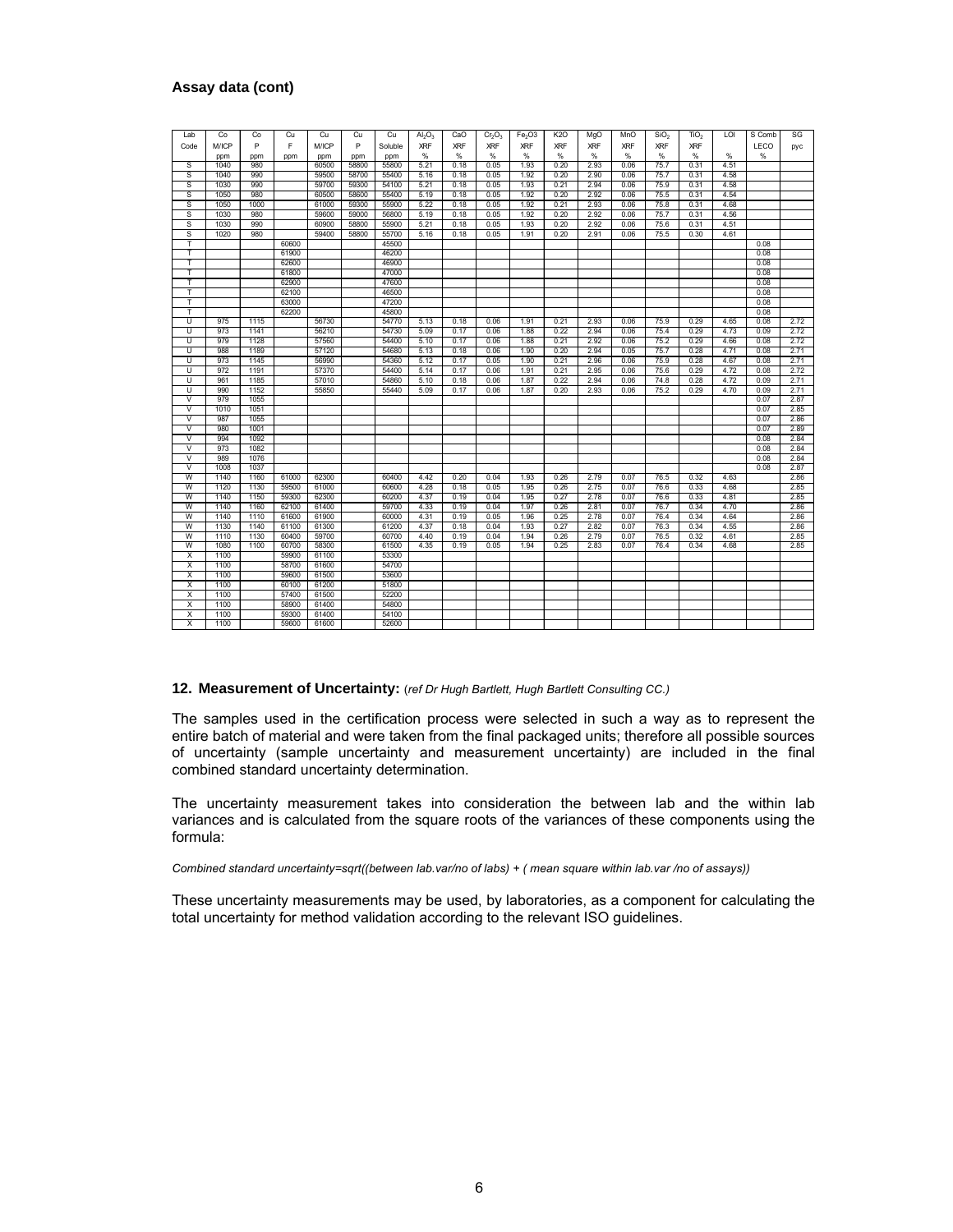| Analyte                        | Method      | Unit | $S^{\prime}$ | $\sigma$ L $^2$ | SW <sup>3</sup> | CSU <sup>4</sup> |
|--------------------------------|-------------|------|--------------|-----------------|-----------------|------------------|
| Co                             | M/ICP       | ppm  | 58.3         | 35.6            | 21.6            | 8.36             |
| Co                             | P           | ppm  | 33.6         | 23.0            | 15.0            | 6.31             |
| Cu                             | F           | ppm  | 1181         | 1035            | 643             | $\overline{375}$ |
| Cu                             | M/ICP       | ppm  | 1049         | 643             | 620             | 182              |
| Cu                             | P           | ppm  | 851          | 538             | 631             | 196              |
| Cu                             | Soluble     | ppm  | 3025         | 2464            | 846             | 716              |
| $Al_2O_3$                      | <b>XRF</b>  | $\%$ | 0.054        | 0.046           | 0.035           | 0.018            |
| CaO                            | <b>XRF</b>  | $\%$ | 0.007        | 0.005           | 0.005           | 0.002            |
| Cr <sub>2</sub> O <sub>3</sub> | <b>XRF</b>  | $\%$ | 0.006        | 0.004           | 0.004           | 0.002            |
| Fe <sub>2</sub> O <sub>3</sub> | <b>XRF</b>  | $\%$ | 0.061        | 0.063           | 0.027           | 0.024            |
| K <sub>2</sub> O               | <b>XRF</b>  | $\%$ | 0.025        | 0.024           | 0.005           | 0.008            |
| <u>LOI</u>                     |             | $\%$ | 0.085        | 0.070           | 0.045           | 0.024            |
| MgO                            | <b>XRF</b>  | $\%$ | 0.049        | 0.045           | 0.025           | 0.016            |
| MnO                            | <b>XRF</b>  | $\%$ | 0.006        | 0.005           | 0.003           | 0.002            |
| SiO <sub>2</sub>               | <b>XRF</b>  | $\%$ | 0.602        | 0.529           | 0.337           | 0.192            |
| TiO <sub>2</sub>               | <b>XRF</b>  | $\%$ | 0.010        | 0.009           | 0.006           | 0.003            |
| S Comb                         | <b>LECO</b> | $\%$ | 0.012        | 0.011           | 0.003           | 0.004            |
| SG                             | pyc         |      | 0.055        | 0.040           | 0.021           | 0.011            |

*1. S - Std Dev for use on control charts.*

*2. σ L - Betw Lab Std Dev, for use to calculate a measure of accuracy.*

*3. S W - Within Lab Stc Dev, for use to calculate a measure of precision.*

*4. CSU - Combined Standard Uncertainty, a component for use to calculate the total uncertainty in method validation.*

**13. Certified values:** The Certified, Provisional and Informational values listed on p1 and p2 of this certificate fulfill the AMIS statistical criteria regarding agreement for certification and have been independently validated by Dr Barry Smee.

**14. Metrological Traceability:** The values quoted herein are based on the consensus values derived from statistical analysis of the data from an inter laboratory measurement program. Traceability to SI units is via the standards used by the individual laboratories, the majority of which are accredited, who have maintained measurement traceability during the analytical process.

**15. Certification:** AMIS0202 is a new material.

**16. Period of validity:** The certified values are valid for this product, while still sealed in its original packaging, until notification to the contrary. The stability of the material will be subject to continuous testing for the duration of the inventory. Should product stability become an issue, all customers will be notified and notification to that effect will be placed on the www.amis.co.za website.

**17. Minimum sample size:** The majority of laboratories reporting used a 0.5g sample size for the ICP. This is the recommended minimum sample size for the use of this material.

**18. Availability:** This product is available in Laboratory Packs containing 1kg of material and Explorer Packs containing custom weights (from 50g to 250g) of material. The Laboratory Packs are sealed bottles delivered in sealed foil pouches. The Explorer Packs contain material in standard geochem envelopes, vacuum sealed in foil pouches.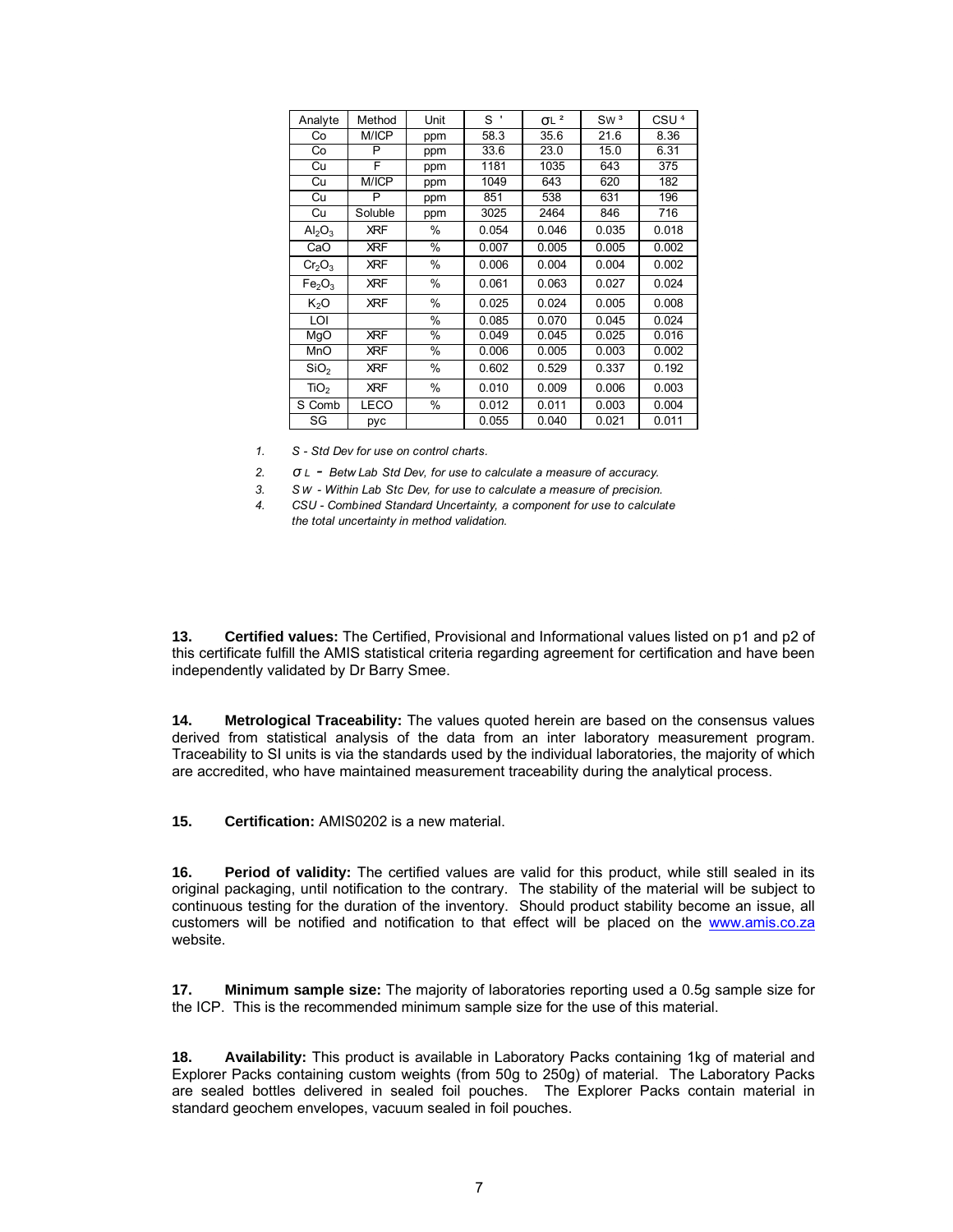**19. Recommended use:** The data used to characterize this CRM has been scrutinized using outlier treatment techniques. This, together with the number of participating laboratories, should overcome any "inter-laboratory issues" and should lead to a very accurate measure for the given methods, notwithstanding the underlying assumption that what the good inter-laboratory labs reported was accurate. However an amount of bad data might have had an effect, resulting in limits which in some situations might be too broad for the effective monitoring of a single analytical method, laboratory or production process. Users should set their own limits based on their own data quality objectives and control measurements, after determining the performance characteristics of their own particular method, using a minimum of 20 analyses using this CRM. User set limits should normally be within the limits recommended on p1 and 2 of this certificate.

**20. Legal Notice:** This certificate and the reference material described in it have been prepared with due care and attention. However AMIS, Set Point Technology (Pty) Ltd, Mike McWha, Dr Barry Smee and Smee and Associates Ltd; accept no liability for any decisions or actions taken following the use of the reference material.

16 August 2013

**Certifying Officers:** 

**African Mineral Standards:\_\_\_\_\_\_\_\_\_\_\_\_\_\_\_\_\_\_\_\_\_\_\_\_\_\_\_\_\_\_\_\_\_\_\_\_\_\_\_** 

**Mike McWha BSc (Hons), FGSSA, MAusIMM, Pr.Sci.Nat** 

Geochemist:

**Barry W. Smee BSc, PhD, P.Geo, (B.C.)**